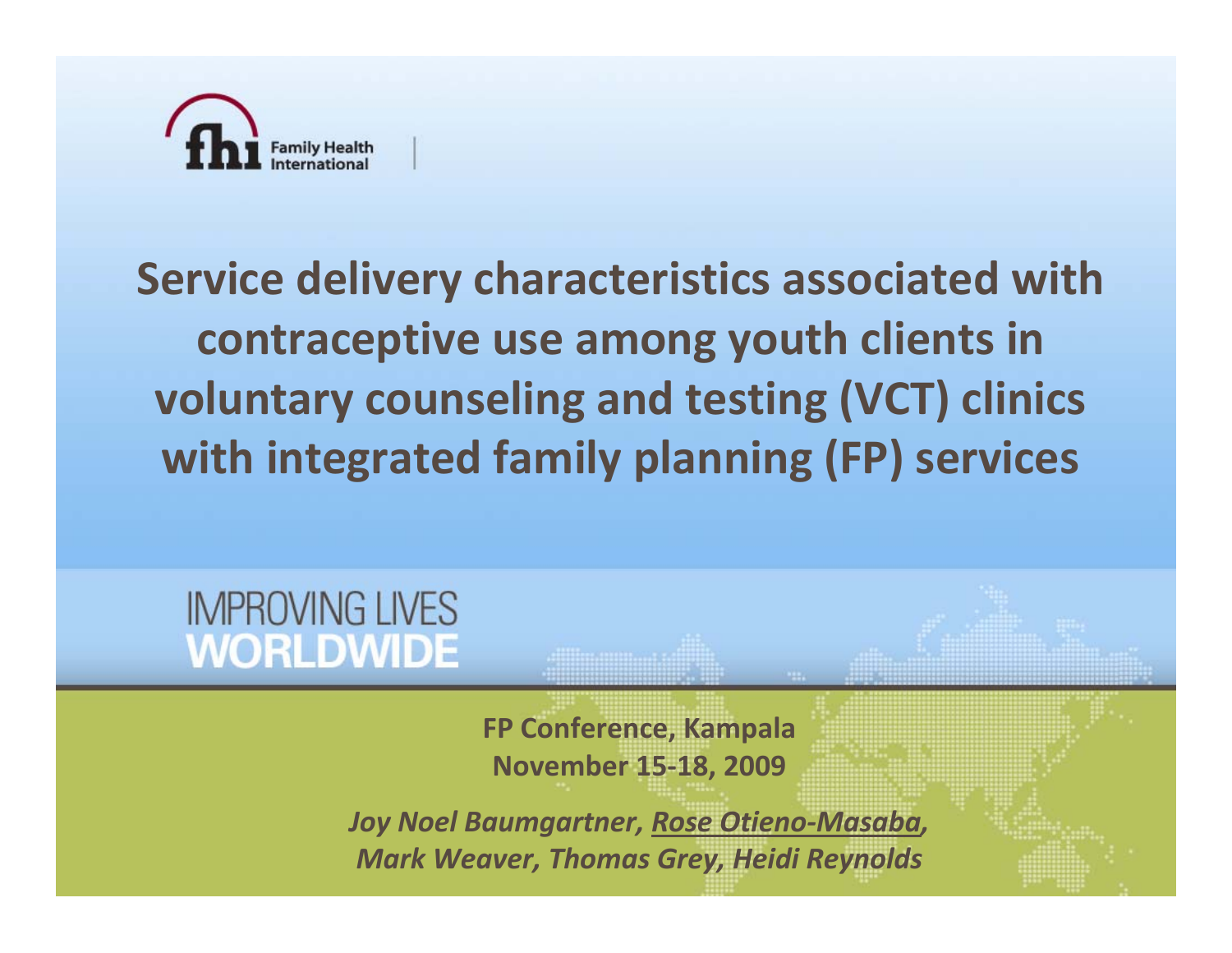# **Acknowledgements**

- $\bullet$ Ministry of Health, Division of Reproductive Health (DRH)
- $\bullet$ • National AIDS and STI Control Programme (NASCOP)
- $\bullet$ Family Health International (FHI)
- VCT Providers and clients

Funded by USAID





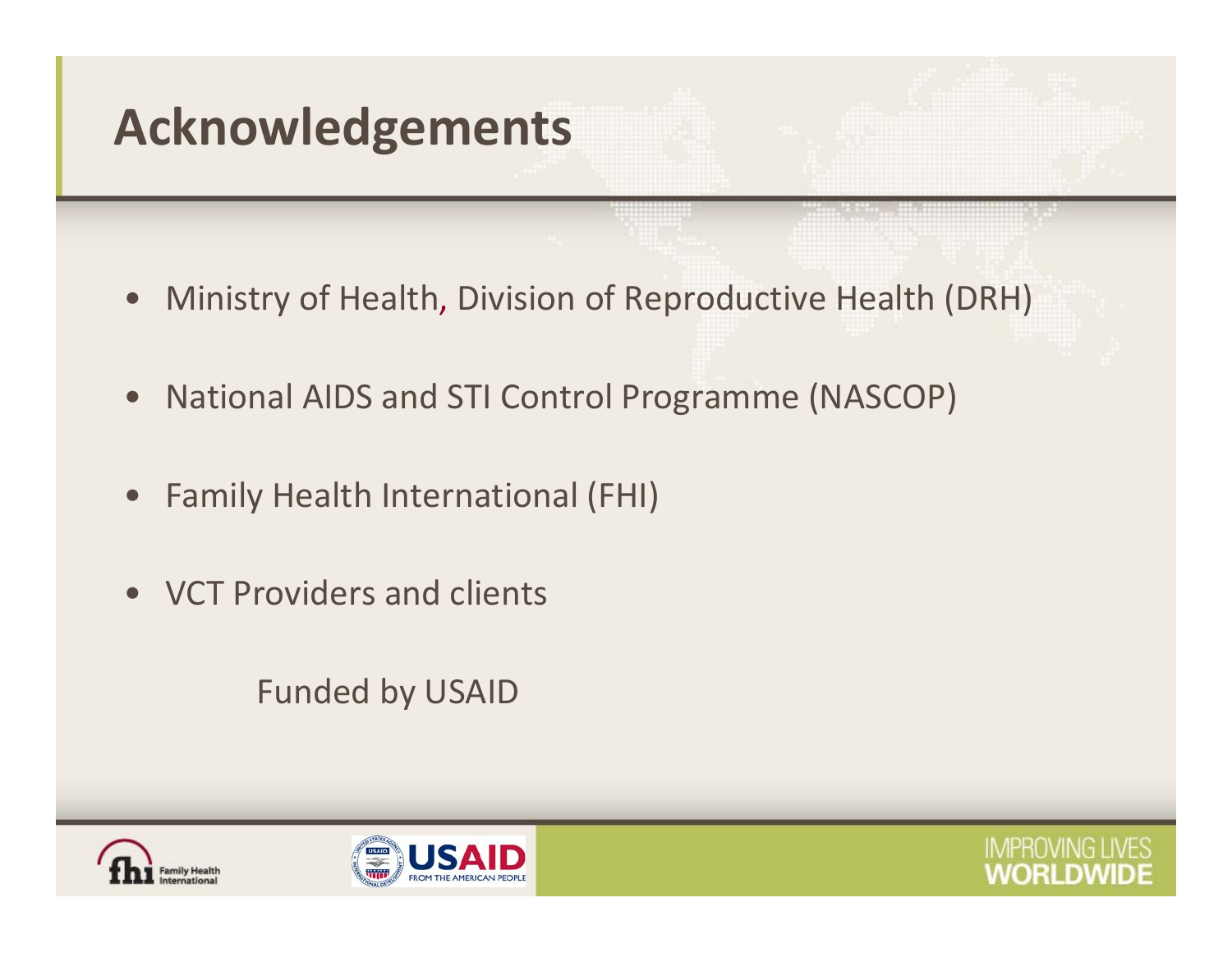

- $\bullet$  Many clients seeking VCT in Kenya are youth (**≤**24 years) with high levels of unmet contraceptive need
- Integrated FP‐HIV services address the dual contraception and HIV prevention needs of youth
- $\bullet$ • In Kenya the VCT needs of youth are met through two service delivery models
	- General VCT clinics
	- Youth Friendly VCT clinics





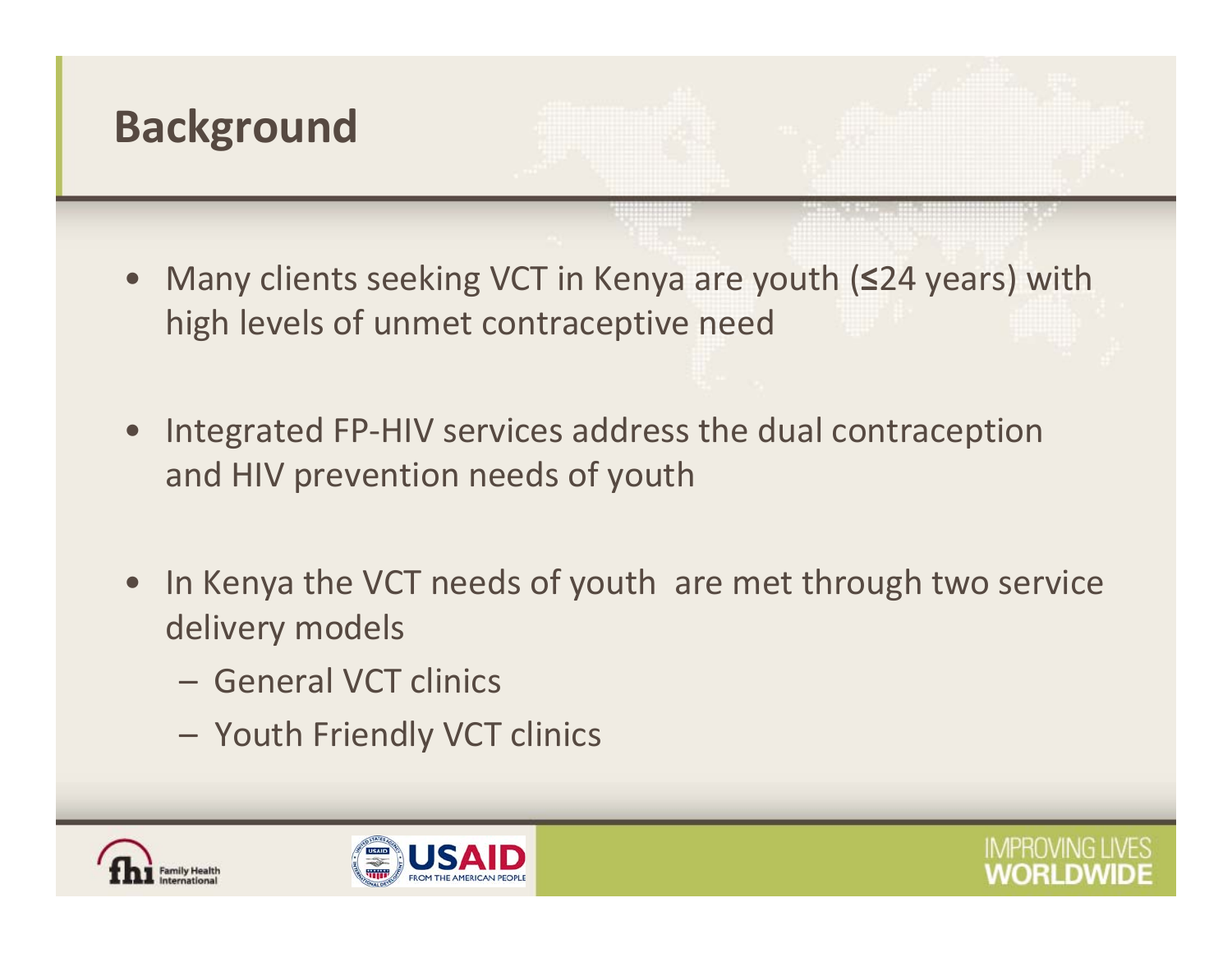

• To meet the FP needs of youth accessing VCT services, <sup>a</sup> better understanding of factors associated with FP uptake among this group is needed, in particular service delivery factors (provider and clinic) that might be amenable to change





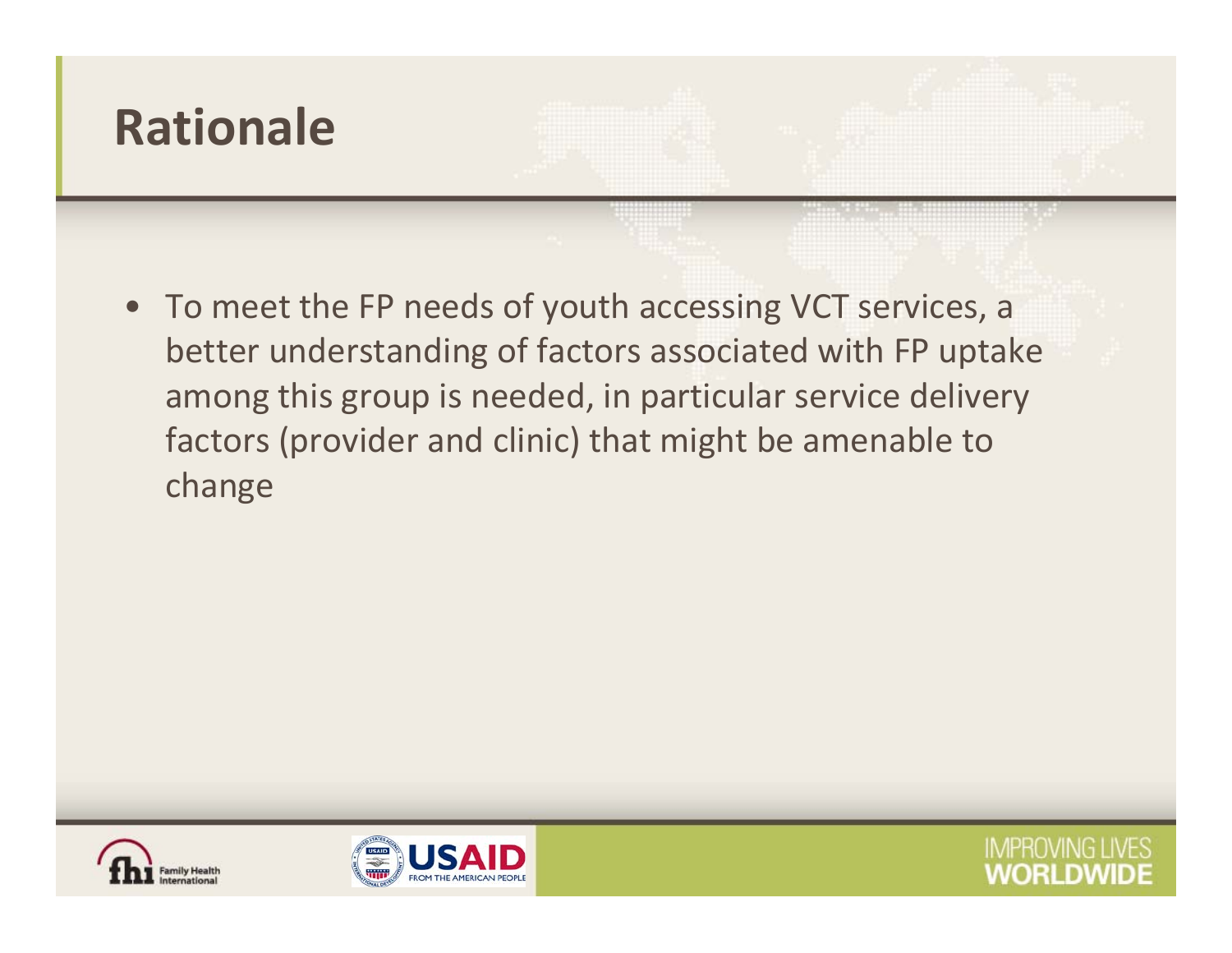### **Study Objectives**

- Describe how characteristics of facilities, available services, providers, and clients vary across FP‐VCT integrated clinics that serve youth
- $\bullet$  Determine what facility and provider‐level characteristics are associated with:
	- $-$  same day uptake or intention to use contraception after VCT
	- $-$  contraceptive use 3 months after VCT





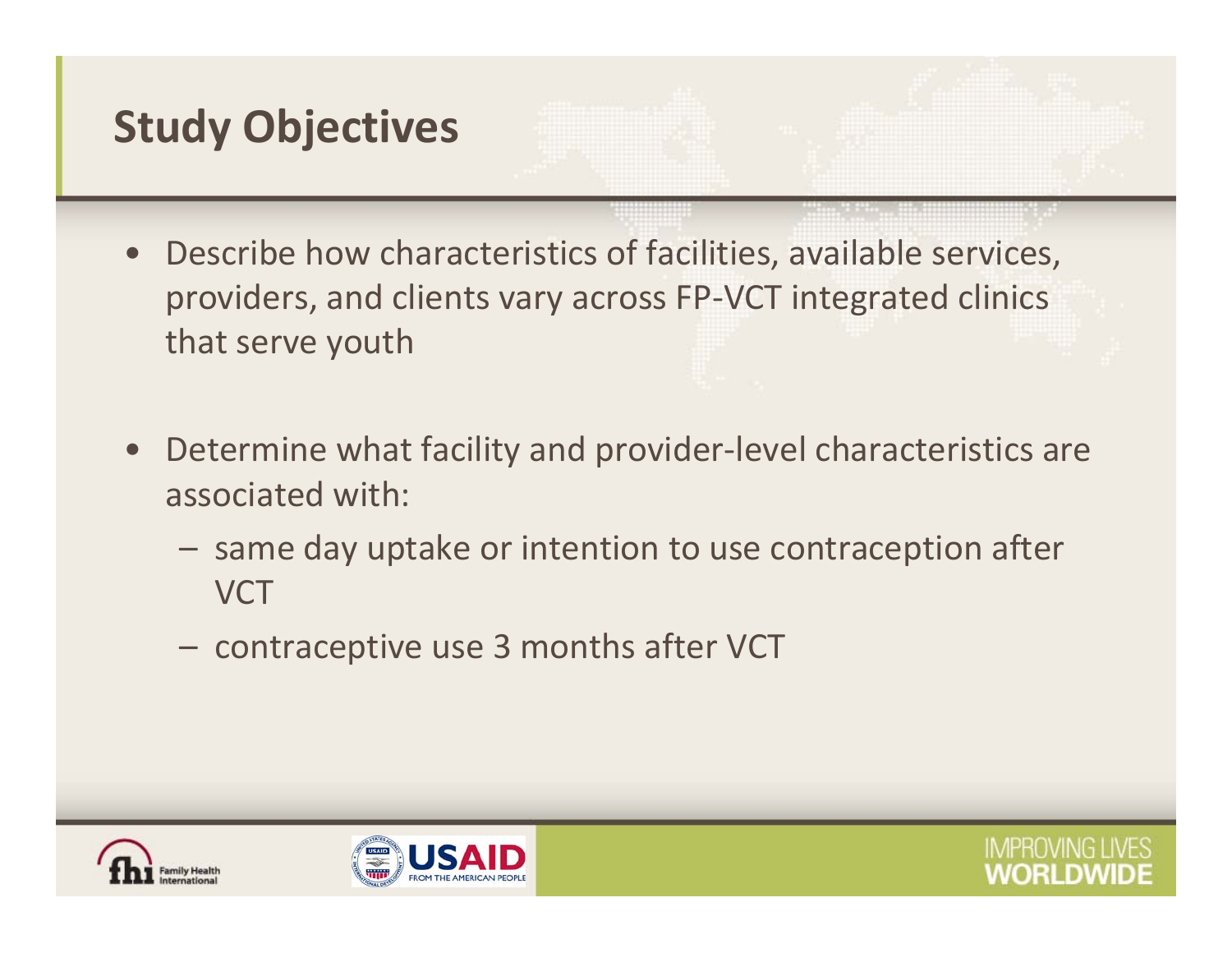#### **Methods**

- Study sites
	- 20 facilities randomly selected across the country
		- 8 Youth‐Friendly Clinics offering VCT and FP
		- 12 General VCT Clinics integrated with FP
- Data collection
	- – VCT Client Exit Interviews (female & male; age 15‐24) and follow‐up interviews 3 months later by phone or in person
	- –VCT Provider Interviews (at least 2 per facility)
	- Structured Observations (1 per facility)





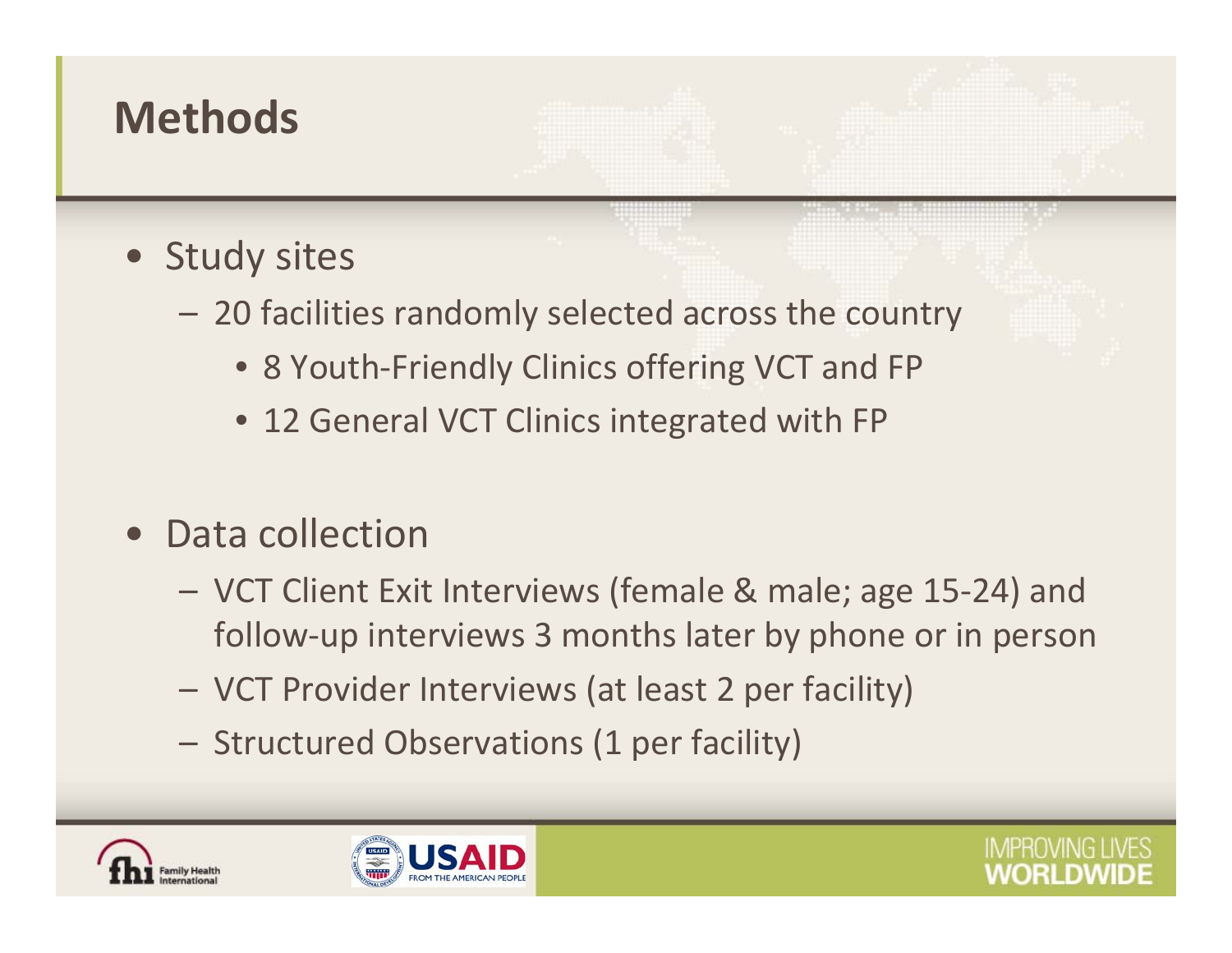#### **Path diagram**





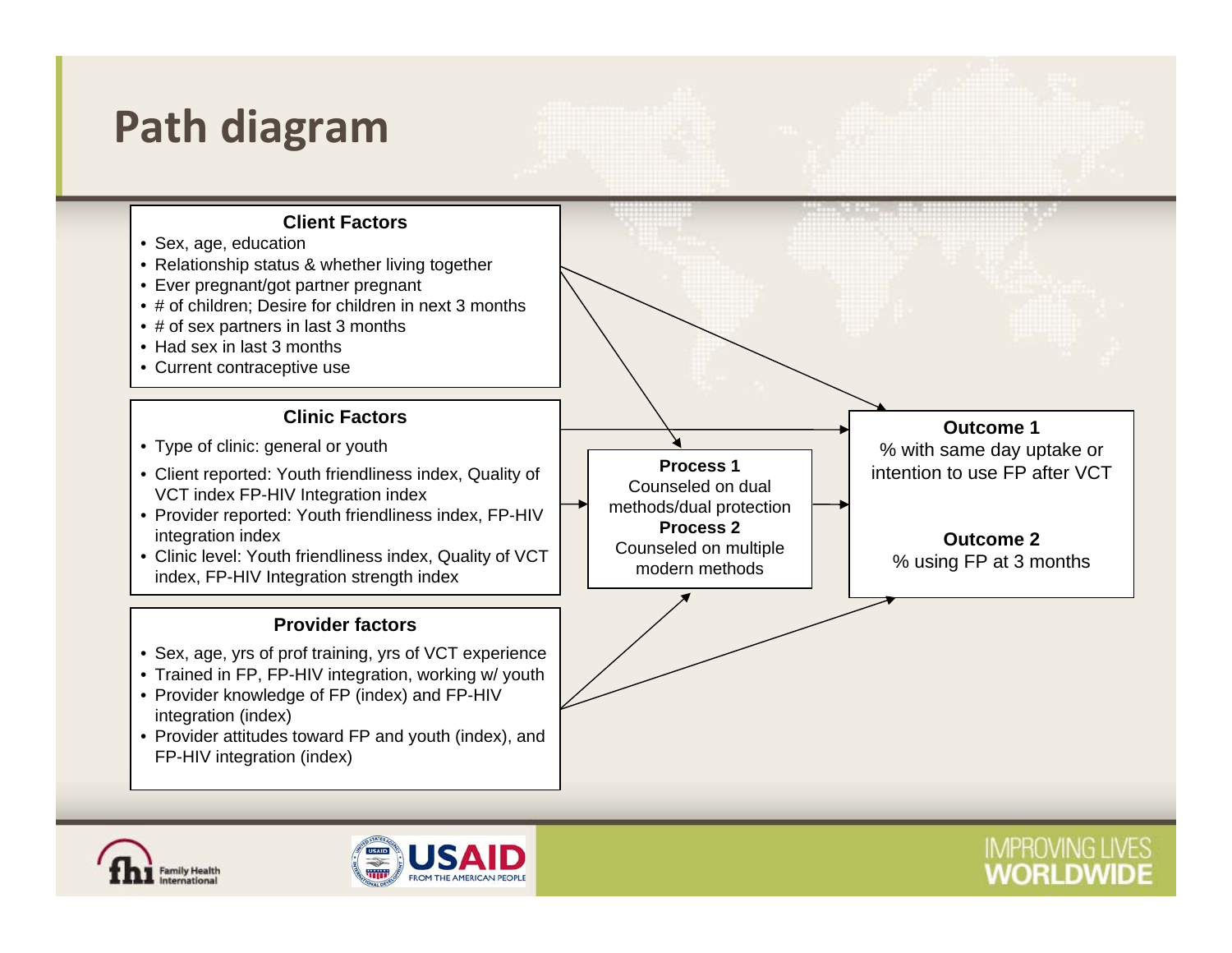

- $\bullet$ Structural equation modeling (SEM)‐ path analysis
- $\bullet$  Multilevel SEM accounted for clustering of clients by provider and providers within clinic





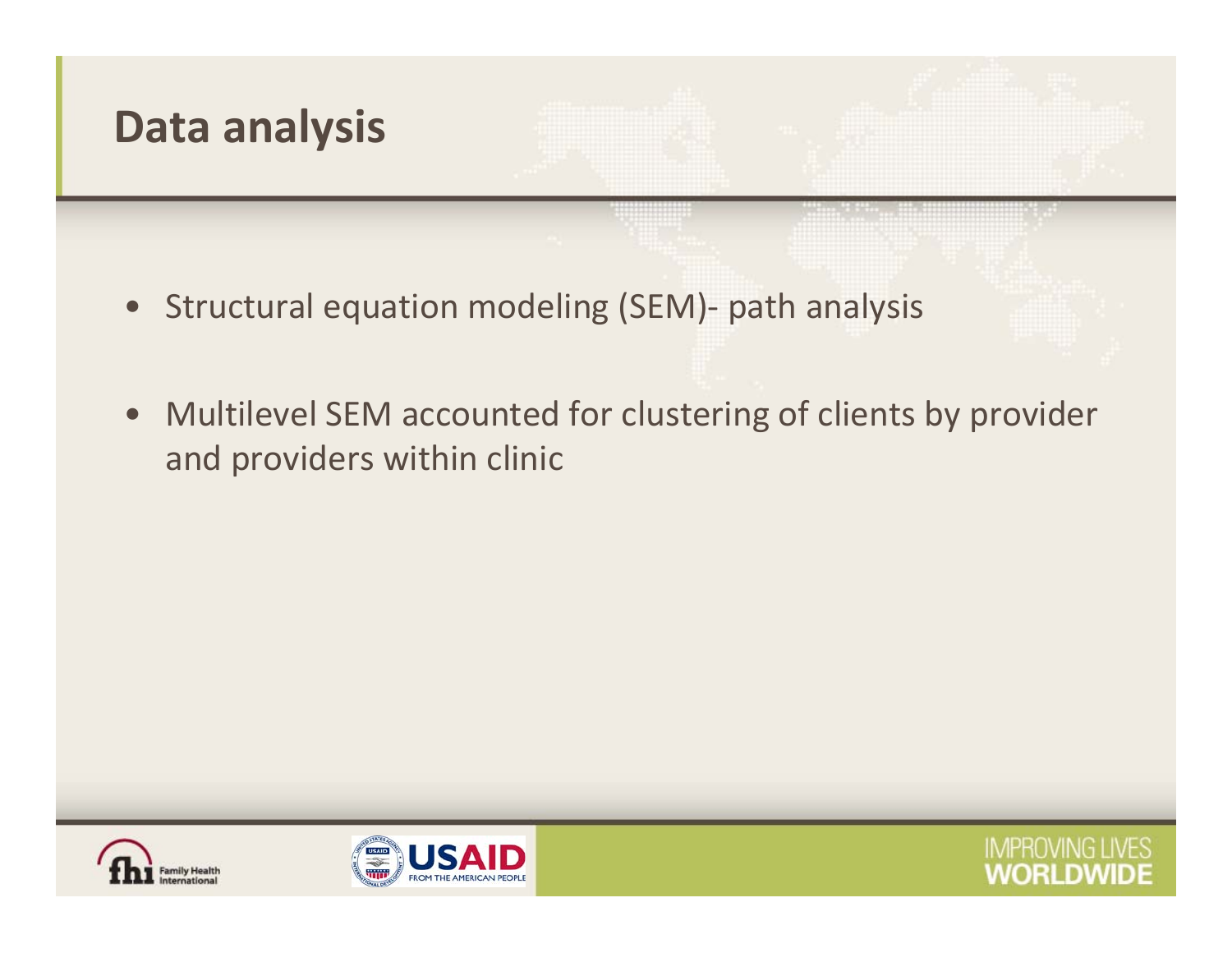#### **Baseline Client Characteristics**

| Age (mean)                                                                                        | <b>Female</b><br>$(n=186)$<br>%<br>21 | <b>Male</b><br>$(n=163)$<br>%<br>21 | <b>Total</b><br>$(n=349)$<br>$\%$<br>21 |
|---------------------------------------------------------------------------------------------------|---------------------------------------|-------------------------------------|-----------------------------------------|
| Ever pregnant or got partner pregnant                                                             | 60                                    | 26                                  | 44                                      |
| No desire for children in next 3 months                                                           | 87                                    | 82                                  | 84                                      |
| Had sex in last 3 months                                                                          | 77                                    | 66                                  | 72                                      |
| Currently using modern FP method including condoms                                                | 31                                    | 20                                  | 26                                      |
| Client reported that provider asked if s/he is currently<br>using a pregnancy prevention method 1 | 60                                    | 55                                  | 58                                      |
| Client reported that provider counseled them on<br>pregnancy prevention methods 1                 | 43                                    | 42                                  | 43                                      |

<sup>1</sup> Item from Client-reported integration index



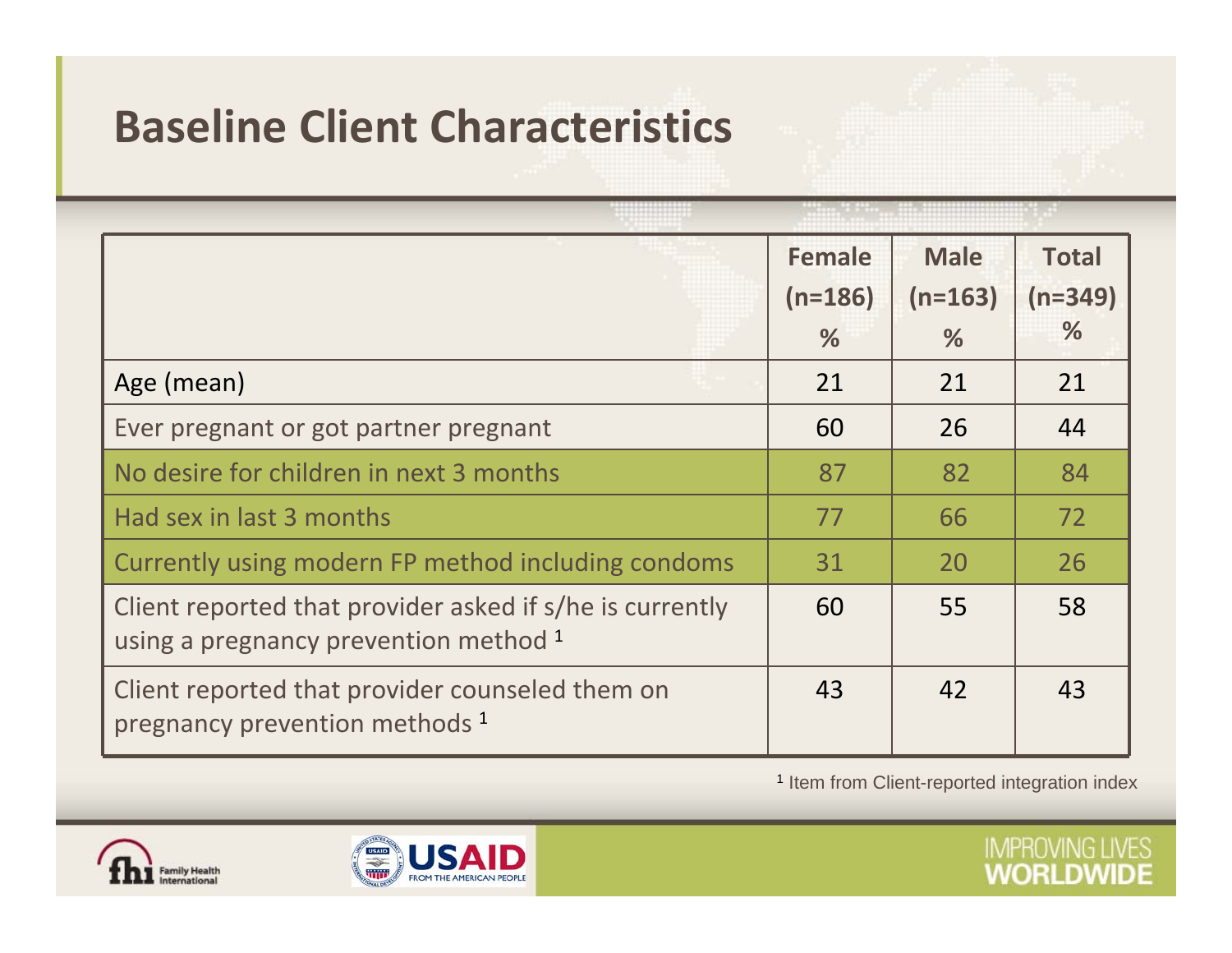#### **Provider characteristics**

|                                                                                                                         | $N = 50$      |
|-------------------------------------------------------------------------------------------------------------------------|---------------|
|                                                                                                                         | $\frac{0}{6}$ |
| Age (mean)                                                                                                              | 31            |
| Female                                                                                                                  | 60            |
| Two or more years of experience providing VCT                                                                           | 66            |
| Two or more years of professional training                                                                              | 56            |
| Ever trained in FP                                                                                                      | 44            |
| Ever trained in integration                                                                                             | 30            |
| Ever trained to work with youth                                                                                         | 66            |
| In last week, assessed any VCT clients for FP need 1                                                                    | 80            |
| Always asks every female client if she wants to become pregnant<br>or have more children 1                              | 16            |
| In absence of ARV almost all women with HIV will pass on virus to<br>their infants during pregnancy (answer is false) 2 | 36            |

1 Item from provider integration index; 2 Item from provider knowledge of integration index



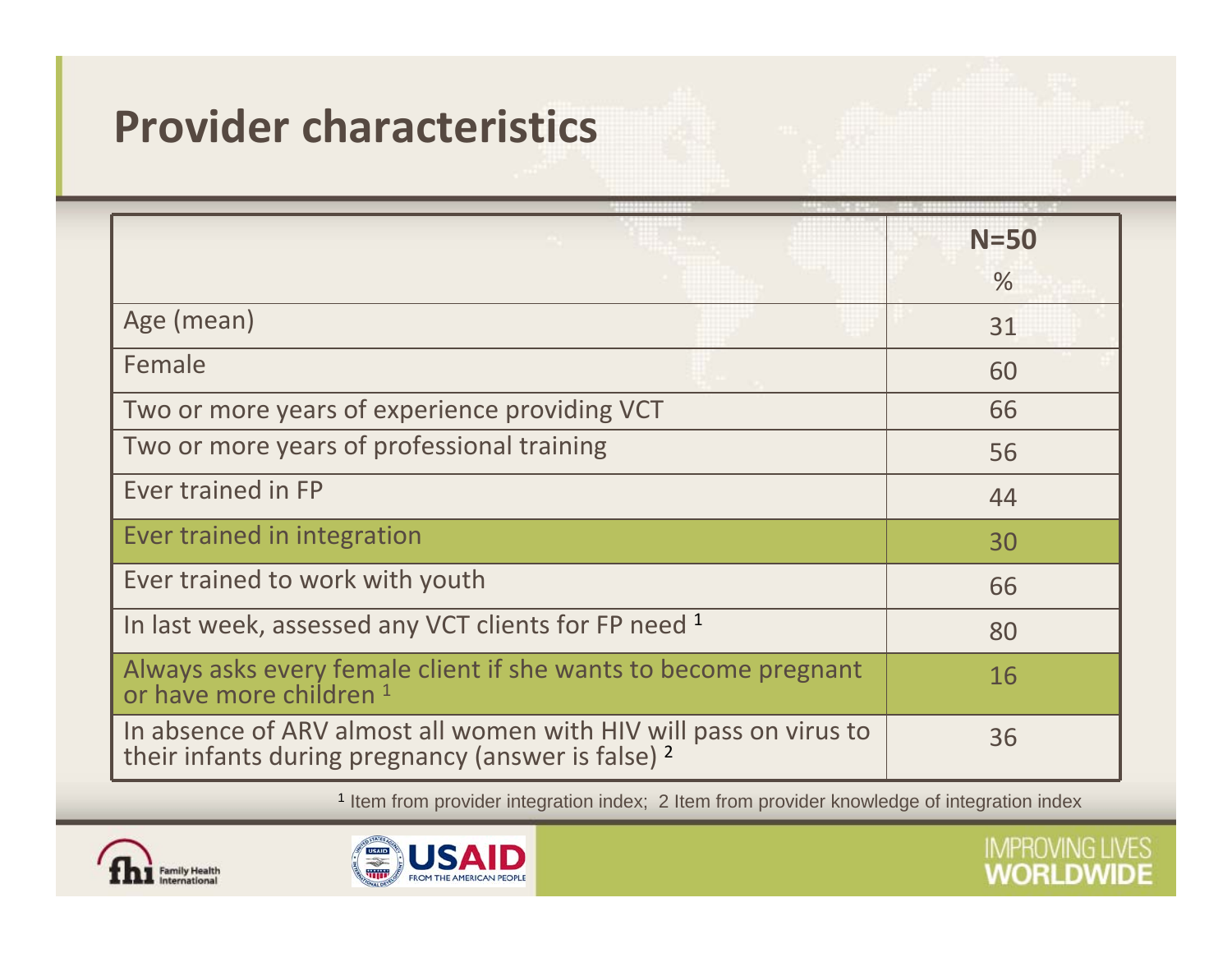# **FP Counseling during VCT**

| <b>Client reported counseling</b>            | <b>Female</b>  | <b>Male</b>    | <b>Total</b>   |
|----------------------------------------------|----------------|----------------|----------------|
|                                              | $(n=186)$      | $(n=163)$      | $(n=349)$      |
|                                              | $\%$           | $\%$           | $\%$           |
| Counseled on dual method use and/or          | 52             | 58             | 55             |
| dual protection*                             |                |                |                |
| <b>Dual protection only</b>                  | 39             | 42             | 40             |
| Dual method only                             | $\overline{2}$ | $\overline{2}$ | $\overline{2}$ |
| Both                                         | 11             | 14             | 13             |
| Counseled on at least 2 modern methods*      | 31             | 20             | 26             |
| (for 90% of clients, one method was condoms) |                |                |                |

\* Process indicators in Path Diagram



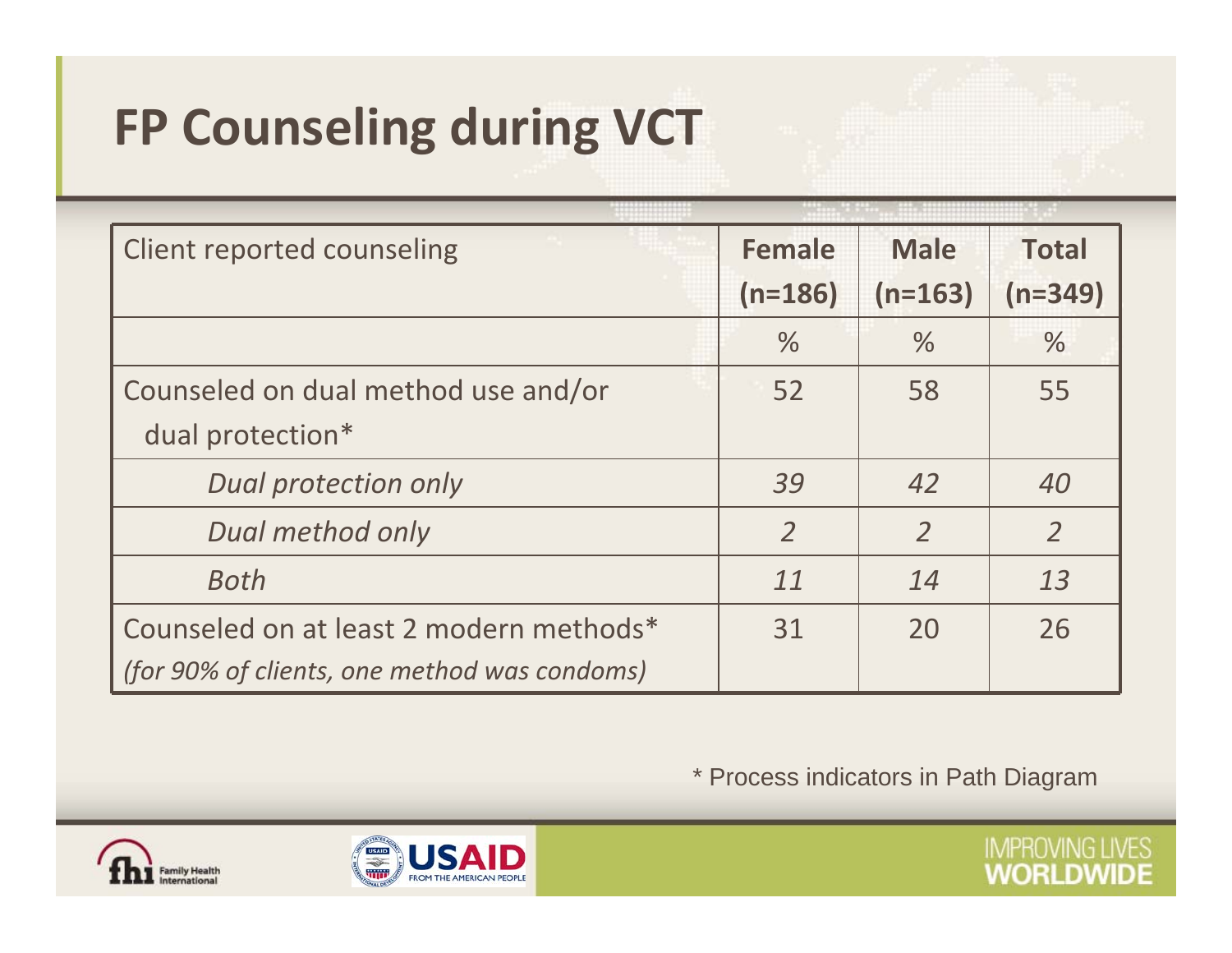# **Baseline Client Contraceptive Use**

|                                                                                             | <b>Female</b><br>$(n=186)$ | <b>Male</b><br>$(n=163)$ | <b>Total</b><br>$(n=349)$ |
|---------------------------------------------------------------------------------------------|----------------------------|--------------------------|---------------------------|
|                                                                                             | $\frac{9}{6}$              | $\frac{9}{6}$            | $\frac{0}{0}$             |
| Current use, same day uptake or intention to use<br>contraception after VCT session         | 58                         | 55                       | 56                        |
| - Currently using a modern method & intends to<br>continue using the same method            | 31                         | 36                       | 33                        |
| - Currently using a modern method but intends to use<br>a different method                  | 24                         | 15                       | 20                        |
| - Not currently using but given a method & intends to<br>use a method                       | $\overline{2}$             | $\overline{4}$           | $\overline{3}$            |
| - Not currently using but referred for a method &<br>client very likely to use the referral | $\boldsymbol{\eta}$        | $\Omega$                 | $\mathcal{I}$             |
| Intends to get pregnant in next three months                                                | 9                          | 11                       | 10                        |
| Does not intend to get pregnant but not using<br>method & does not intend to use a method   | 33                         | 34                       | 34                        |



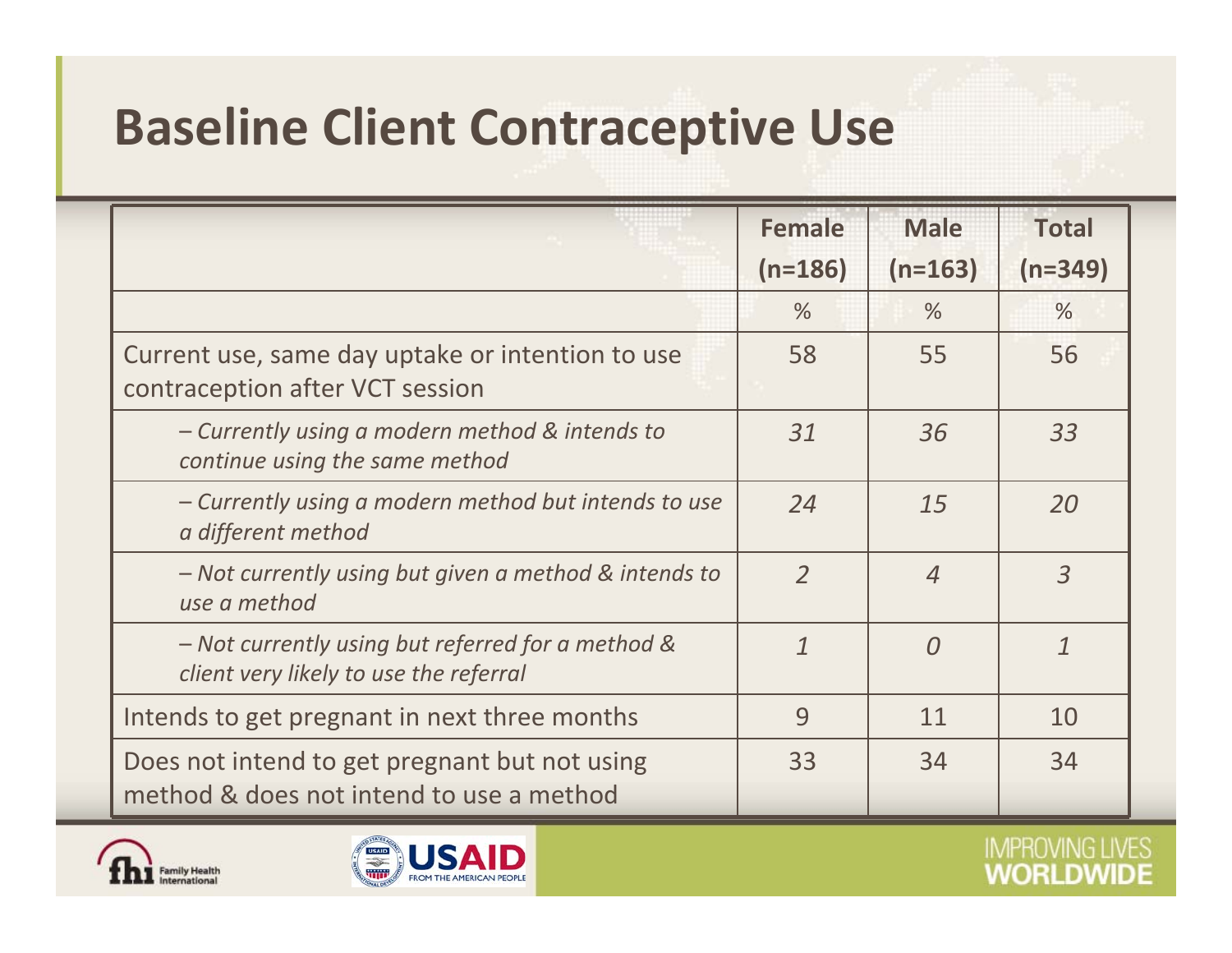#### **Follow‐Up Client Contraceptive Use**

|                                                                                | <b>Female</b><br>$(n=104)^1$ | <b>Male</b><br>$(n=64)^1$ | <b>Total</b><br>$(n=168)^1$ |
|--------------------------------------------------------------------------------|------------------------------|---------------------------|-----------------------------|
|                                                                                | $\frac{0}{6}$                | $\frac{0}{6}$             | $\frac{0}{6}$               |
| Using a modern contraceptive method 3<br>months after VCT session <sup>2</sup> | 61                           | 45                        | 55                          |
| Among those using contraception                                                | $(n=63)$                     | $(n=29)$                  | $(n=92)$                    |
| Male condom                                                                    | 59                           | 69                        | 62                          |
| Injection                                                                      | 40                           | 14                        | 32                          |
| <b>Pills</b>                                                                   | 6                            | 14                        | 9                           |

**IMPROVING LIVES WORLDWIDE** 

1 Those clients at time 2 who had had sex in last 3 months

2 More than one method possible



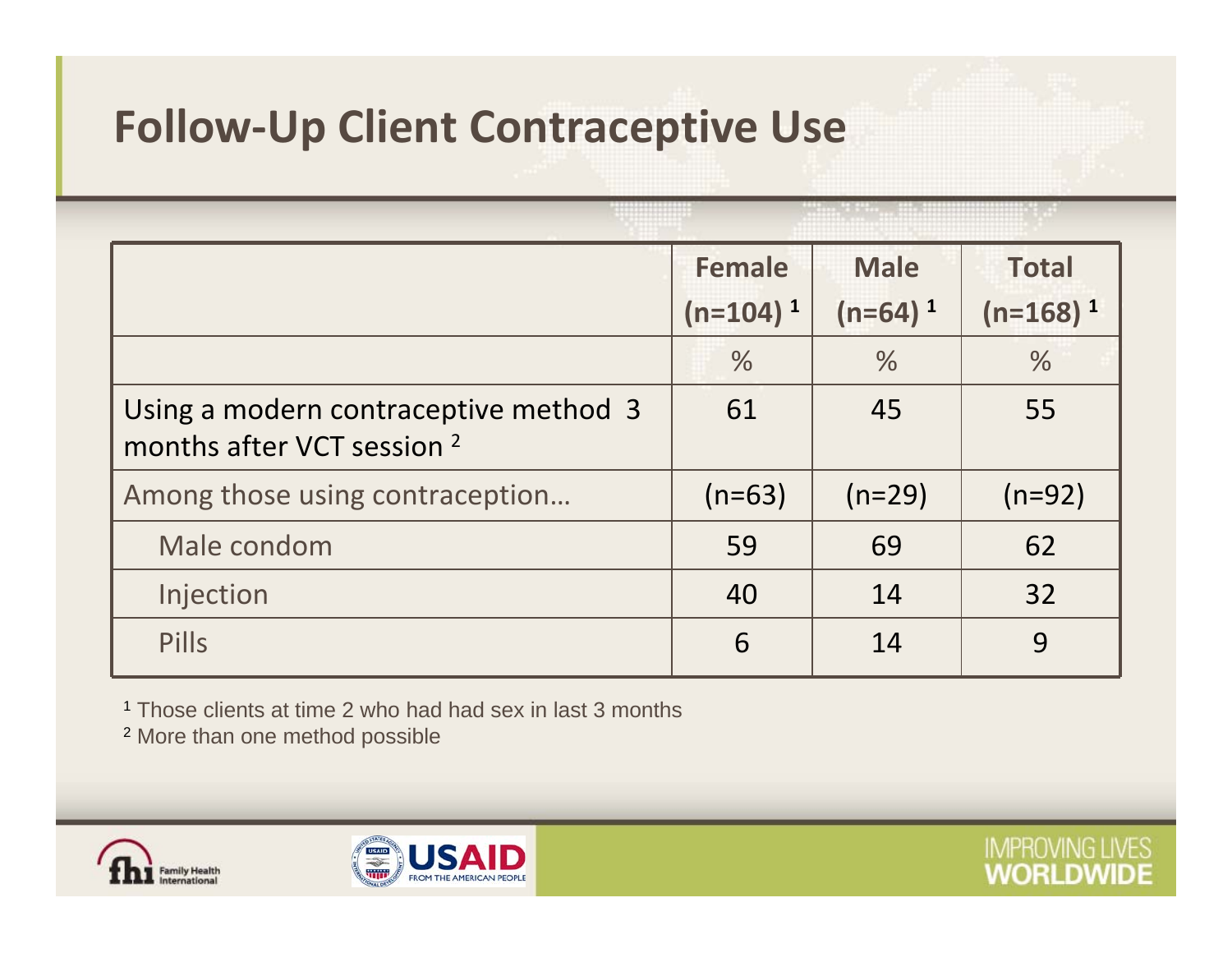#### **SEM results**

|                                                                         | <b>Outcome Variables</b>                                            |              |                                         |                   |              |
|-------------------------------------------------------------------------|---------------------------------------------------------------------|--------------|-----------------------------------------|-------------------|--------------|
| <b>Model Variable</b>                                                   | <b>Baseline same-day uptake or</b><br>intention to use FP after VCT |              | Follow-up FP use 3-<br>months after VCT |                   |              |
|                                                                         | <b>OR</b>                                                           | 95% CI       |                                         | <b>OR</b>         | 95% CI       |
| Outcome 1 – Same day uptake or intention to use<br>FP after VCT session |                                                                     |              |                                         | 2.80              | (1.44, 5.46) |
| <b>Client factors:</b>                                                  |                                                                     |              |                                         |                   |              |
| Male                                                                    |                                                                     |              |                                         | 0.51              | (0.27, 0.95) |
| Has, and lives with, primary partner                                    | 1.79                                                                | (1.10, 2.93) |                                         | $\qquad \qquad -$ |              |
| Has, but does not live with, primary partner                            | 3.25                                                                | (2.11, 5.02) |                                         |                   |              |
| <b>Education level</b>                                                  | 1.17                                                                | (1.02, 1.34) |                                         |                   |              |
| Number of living children                                               | 1.91                                                                | (1.16, 3.15) |                                         |                   |              |
| No desire for more children in next 3 months                            | 2.91                                                                | (1.67, 5.06) |                                         |                   |              |
| <b>Provider factors:</b>                                                |                                                                     |              |                                         |                   |              |
| Age                                                                     |                                                                     |              |                                         | 0.93              | (0.89, 0.98) |
| Training in family planning index                                       |                                                                     |              |                                         | 1.31              | (1.07, 1.60) |
| Knowledge of FP methods index                                           |                                                                     |              |                                         | 0.65              | (0.45, 0.94) |
| <b>Clinic factors:</b>                                                  |                                                                     |              |                                         |                   |              |
| Facility type - General VCT clinic                                      | 1.82                                                                | (1.09, 3.13) |                                         |                   |              |
| Client-reported integration index                                       | 1.19                                                                | (1.02, 1.40) |                                         |                   |              |